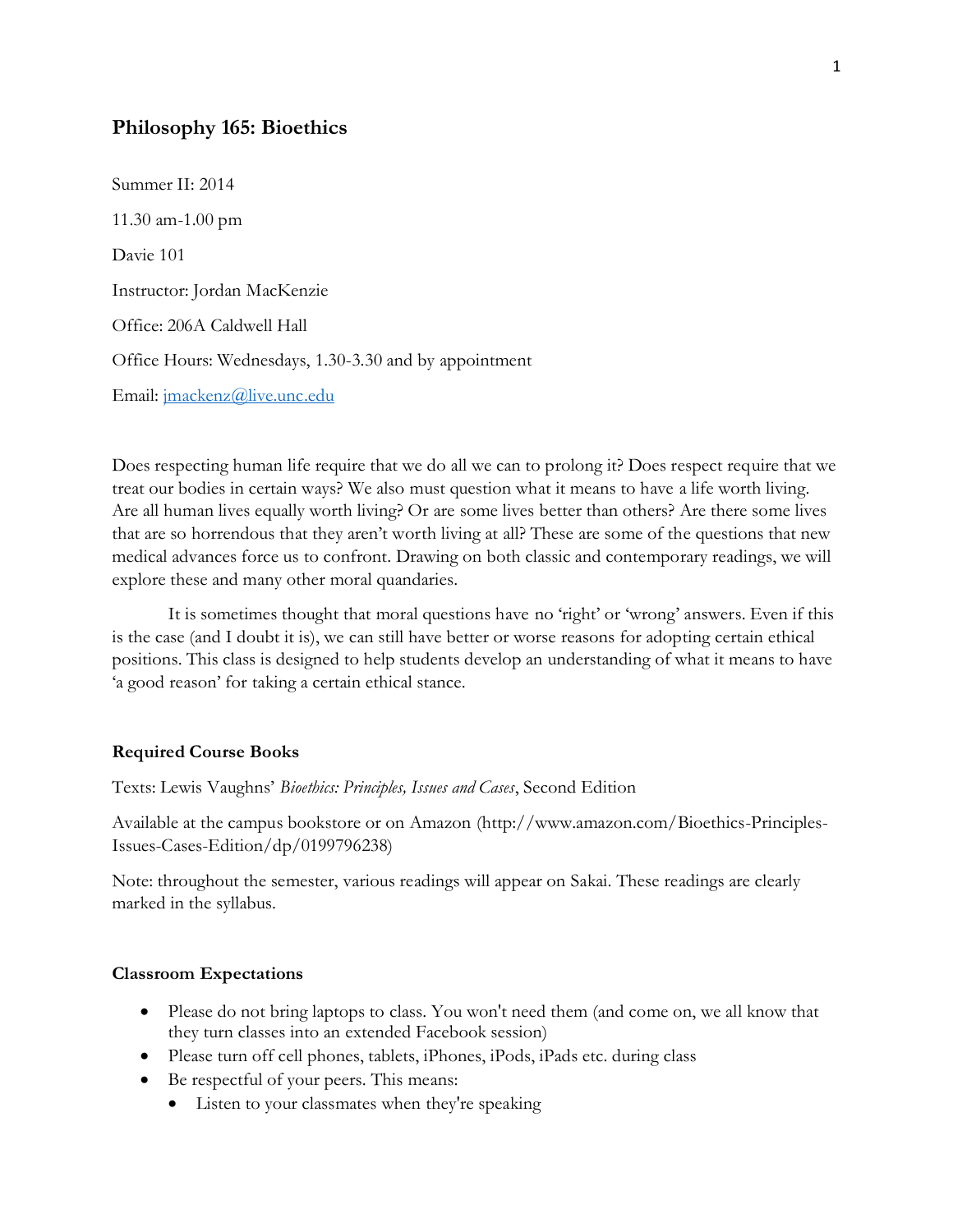- Don't make derogatory or offensive comments
- Provide supportive feedback to your classmates

## **Course Requirements:**

- **Honor Code:** All students are expected to abide by the Honor Code at all times. You are responsible for understanding the terms of the Honor Code, and for understanding what constitutes plagiarism.
- For more information on the Honor Code, please visit [http://studentconduct.unc.edu.](http://studentconduct.unc.edu/)
- **Attendance and Participation:** Participation is worth 15% of your grade. By 'participation', I do not mean 'being a warm body in the room'. While attendance is essential to this part of your grade, it is not sufficient. Rather, to do well on this portion of the course, you will be expected to regularly participate in class discussion. You'll most likely find that regular participation will help you in other areas of the course, and make class time far more enjoyable.
- **Reading:** Completing the readings before class is an absolute must. You simply won't get much out of these classes without some preparatory work. Also, make sure that you have brought the relevant readings to class. I sometimes call on students to read passages aloud, which is a remarkably difficult thing to do without the book.
- *Marking*: All assignments will be blind graded. Please do not put your name on your papers—just write your student number.
- Due dates for assignments are firm. I allow extensions only when arrangements are made in advance. If you think you will need an extension, please email me *at least* 24 hours before the assignment is due.
- Please bring a hard copy of your papers to class, and email me an electronic copy by the end of the day on the date they are due. All late assignments, if accepted, will be docked a full letter grade for each 24-hour period overdue. If you have made prior arrangements with me about an extension, this policy does not apply.

## **Mark Breakdown**

Argument Analysis (5%)—1 page paper due on the fifth day of class.

3 papers (60%)—I will drop the lowest grade of the three. This means that your two best papers will be worth 30% each. Papers will be 4-7 pages each.

Final Exam (20%)—written in class, but I will distribute a list of likely exam questions several days before.

Class Participation (15%)—a seminar is only as good as its participants. If you come to class ready to discuss the course material, then we're going to have a great time. To gain full participation, you must regularly participate in class discussion. Simply attending class is not enough.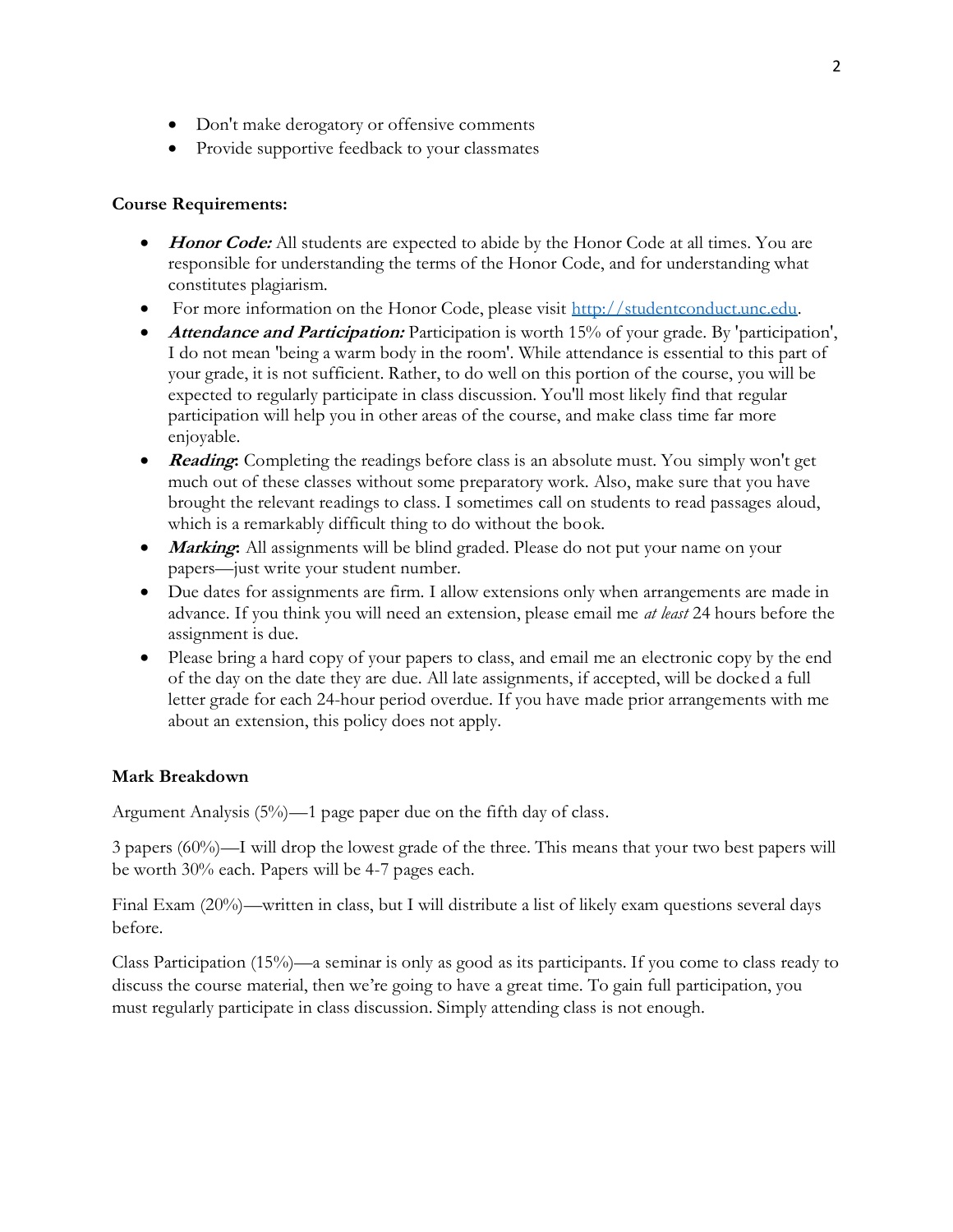# **Schedule of Readings**

This schedule is not a contract. I may, depending on how quickly we move through the readings, make changes to it.

| Date    | Readings                                                                                                                                                                                                                                                                                     | <b>Assignments</b>               |
|---------|----------------------------------------------------------------------------------------------------------------------------------------------------------------------------------------------------------------------------------------------------------------------------------------------|----------------------------------|
| June 19 | Topic: Methods of Moral Reasoning<br>Optional:<br>Bioethics, Chapter 1                                                                                                                                                                                                                       | Argument<br>Analysis<br>assigned |
| June 20 | Topic: Major Approaches to Ethics—consequentialism<br>Required:<br>Bioethics, pgs. 35-37<br>"Utilitarianism" John Stuart Mill, pgs. 52-54                                                                                                                                                    |                                  |
| June 23 | Topic: Major Approaches to Ethics—deontology<br>Required:<br>Bioethics, pgs. 37-42<br>"The Moral Law", Immanuel Kant, Bioethics pgs. 54-60                                                                                                                                                   |                                  |
| June 24 | <u><b>Topic: Reproductive Responsibility</b></u><br>Laura Purdy "Genetics and Reproductive Risk: Can Having Children Be<br>Immoral?" Bioethics, pgs. 542-548                                                                                                                                 | Paper 1<br>Assigned              |
| June 25 | Topic: Screening for disability<br>Required:<br>Spriggs, M. "Lesbian couple create a child who is deaf like them." J Med<br>Ethics 2002:28:283 (SAKAI)<br>Levy, "Deafness, culture and choice" (Journal of Medical Ethics, 2002:28:<br>84-285 (SAKAI)<br>Optional:<br>Bioethics, pp. 518-529 | Argument<br>Analysis due         |
| June 26 | Topic: Screening for disability<br>Required<br>Davis, D. "Genetic Dilemmas and the Child's Right to an Open Future."<br>Bioethics, pg. 553-562<br>Optional:<br>"The Sound and the Fury" (movie—link posted on Sakai)                                                                         |                                  |
| June 27 | Topic: Abortion<br>Required:<br>Noonan, J. "An Almost Absolute Value in History." Bioethics, pgs. 329-333<br>Optional:<br>Bioethics, pgs. 291-296                                                                                                                                            |                                  |
| June 30 |                                                                                                                                                                                                                                                                                              |                                  |
| July 1  | Topic: Abortion<br>Required:<br>Michael Tooley "In Defense of Abortion and Infanticide" Bioethics, pgs.<br>354-370                                                                                                                                                                           | Paper 1 due<br>Paper 2 assigned  |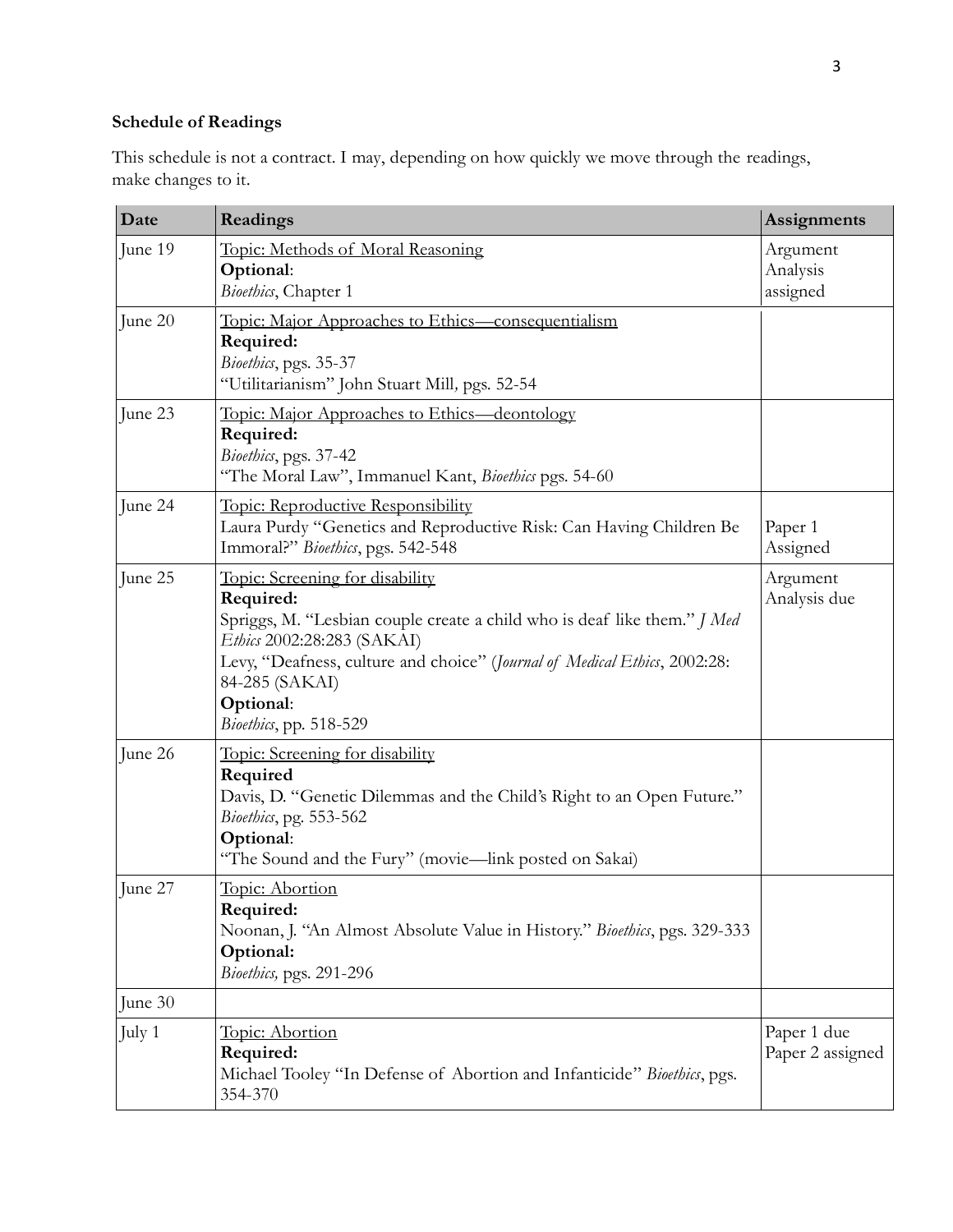| July 2   | Topic: Abortion<br>Required:<br>Marquis, Don. "Why Abortion is Immoral." Bioethics, pgs. 317-329                                                                                                                                                              |                                 |
|----------|---------------------------------------------------------------------------------------------------------------------------------------------------------------------------------------------------------------------------------------------------------------|---------------------------------|
| July $3$ | <u>Topic: Abortion</u><br>Required:<br>Judith Jarvis Thompson "A Defense of Abortion" Bioethics, pgs. 307-317<br>Optional:<br>Bioethics, 296-301                                                                                                              |                                 |
| July 4   | Temporary Respite from Bioethics (NO CLASS)                                                                                                                                                                                                                   |                                 |
| July 7   | Topic: Cloning<br>Required:<br>Kass, "The Wisdom of Repugnance." Bioethics pgs. 486-487, 491-494<br>Bioethics, 400-404                                                                                                                                        |                                 |
| July 8   | Topic: Cloning<br>Required:<br>Brock, "Cloning Human Beings." Bioethics pgs. 499-509                                                                                                                                                                          |                                 |
| July 9   | <u> Topic: Who Decides?</u><br>Required:<br>Goldman, A. "The Refutation of Medical Paternalism." Bioethics, pgs. 93-<br>98                                                                                                                                    |                                 |
| July 10  | <u>Topic: Who Decides?</u><br>Required:<br>Ackerman, T. "Why Doctors Should Intervene." Bioethics, pgs. 99-103<br>Schwartz, R. "Autonomy, Futility and the Limits of Medicine." Bioethics,<br>pgs. 104-108                                                    | Paper 2 due<br>Paper 3 assigned |
| July 11  | <u> Topic: Who Decides?</u><br>Required:<br>Ackerman, T. "Why Doctors Should Intervene." Bioethics, pgs. 99-103<br>Schwartz, R. "Autonomy, Futility and the Limits of Medicine." Bioethics,<br>pgs. 104-108                                                   |                                 |
| July 14  | Topic: Elective Amputation<br>Required:<br>Bayne, T. and Levy, N. "Amputees by Choice: Body Integrity Identity<br>Disorder and the Ethics of Amputation." Journal of Applied Philosophy.<br><b>SAKAI</b>                                                      |                                 |
| July 15  | <u>Topic: The Ethics of Surrogacy</u><br>Required:<br>Purdy, L. "Surrogate Mothering: Exploitation or Empowerment" Bioethics,<br>pgs. 454-463<br>Optional:<br>Bioethics, pgs. 398-400<br>Anderson, E. "Is Women's Labor a Commodity?" Bioethics, pgs. 471-483 |                                 |